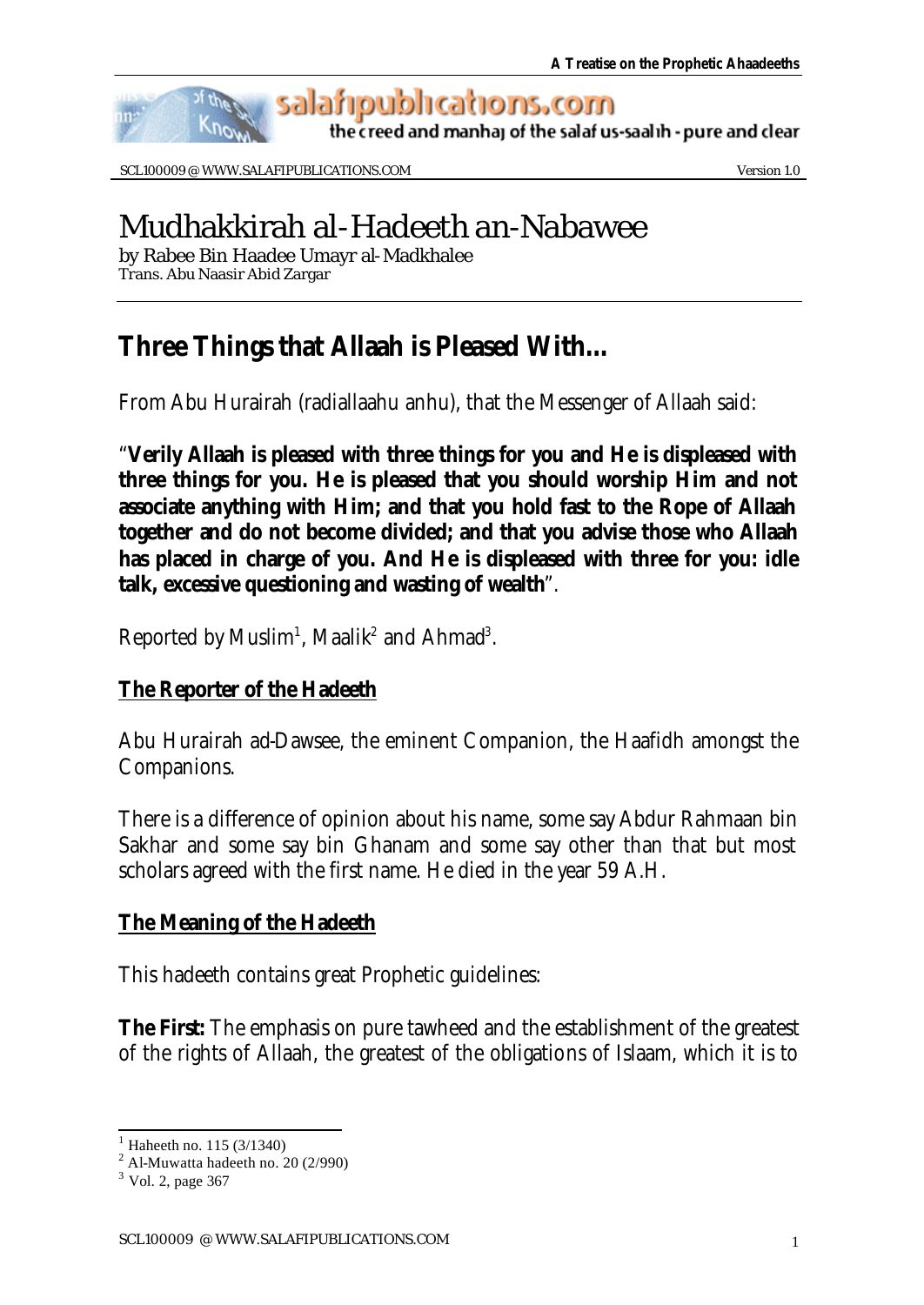single out Allaah alone for worship and it is the whole purpose behind the creation of the jinn and mankind.

He, the Most High, said:

# **"I have not created the jinn and mankind except to worship Me Alone." [51:56]**

And it comprises staying far away from shirk in His worship, so there is no partner for Allaah from His creation who is made a rival for Allaah in supplication, seeking aid, slaughtering, vowing, hoping, fearing, and in trusting. This is because these matters are purely the right of Allaah. He is not pleased that an angel brought near or a prophet sent as a messenger should share any of these matters with Him.

**The Second:** Holding fast to the Rope of Allaah. It is that which the Messenger of Allaah (may Allaah's peace and blessings be upon him) came with comprising of the Book and the Sunnah, including the teachings of the Messenger from the beliefs, worship, manners and common dealings.

So it is not permissible for a Muslim individual, or a Muslim group, or an Islaamic society, the ruler or the ruled to leave anything from the foundations or branches of Islaam. Rather, it is obligatory upon all to have imaan and perfect adherence to that which the Seal of the Prophets and the Chief of the Messengers brought, and to give him precedence in over and above every other speech or guidance.

This encompasses judging by that which the Messenger brought in every matter and singling out the Messenger of Allaah for obedience and following him in the minor and major matters of the deen. The ranks of the Muslims will only be gathered by avoidance of every innovation, opinion and disobedience and not by other than this, and they will establish their desired unity and then they will truly be holding fast to the Rope of Allaah. This is the situation which Allaah desires and with which He has entrusted the Islaamic Ummah and not through political groups with their differing beliefs, reference points and orientations. For verily this type of assembly, if formed – and it is unlikely – then the following would apply to it:

### **"You would think they were united, but their hearts are divided." (59:14)**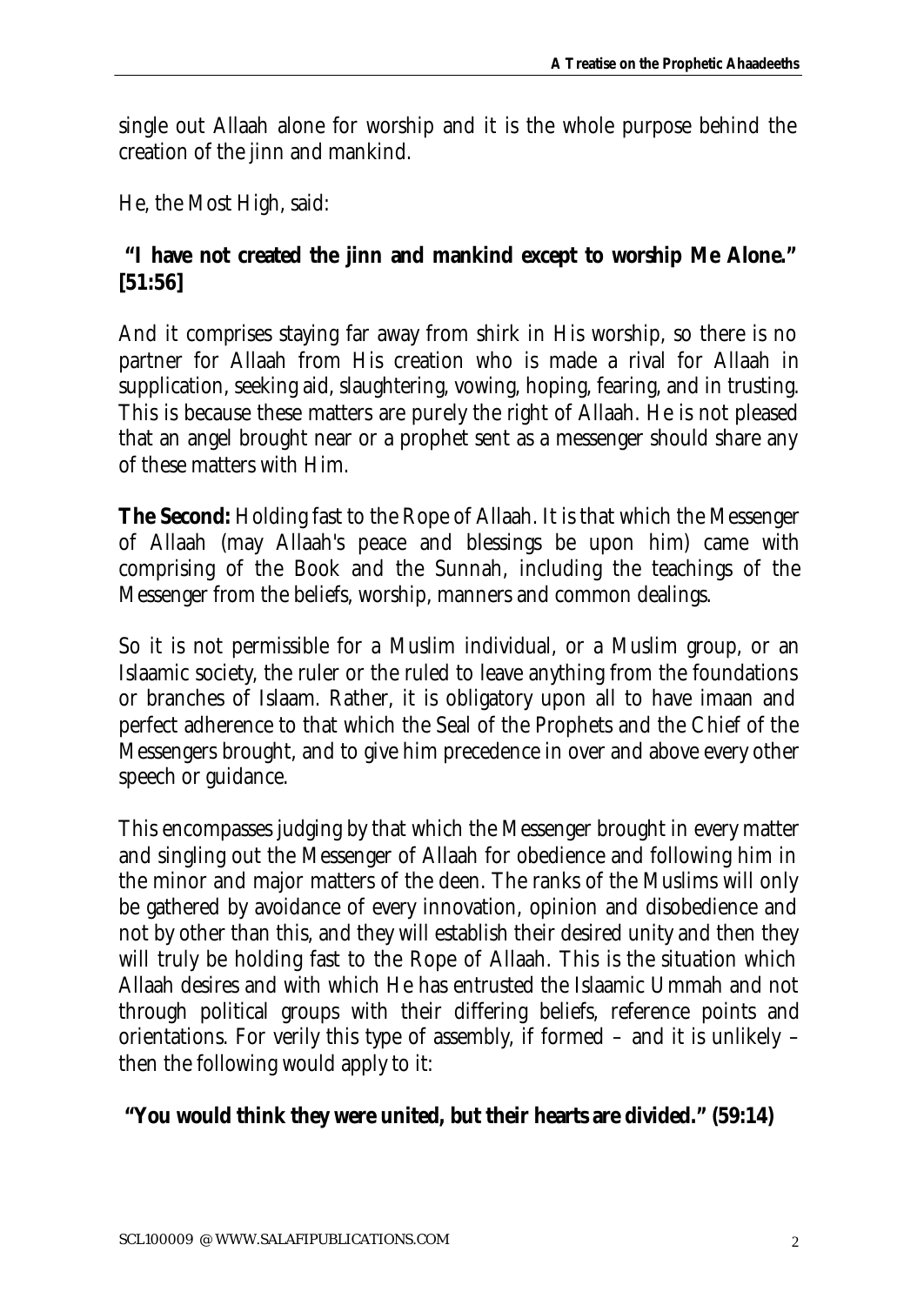**The Third:** Advising the rulers of the Muslims is achieved by cooperating and obeying them upon the truth and their command of it (the truth). It includes counseling and reminding them of being gentle and kind and notifying them of that which they are neglectful of and that which has not reached them regarding the rights of Muslims.

This also includes not revolting against them, praying behind them, going for Jihaad along with them and paying zakaat to them. As well as abandoning revolt against them with the sword when bad relations or injustice appears from them; and that they are not mislead with false praise; and supplicating for their rectification.

**The Fourth:** The prohibition from idle talk. For it is discussion of falsehood, circulation of evil and spreading of rumours and false information; and it is sufficient for a person to be regarded as a liar, that he narrates everything he hears.

And similarly going deeply into hypothetical issues which have not occurred and answering them before they occur, for verily this diverts the Muslims from studying the Book and the Sunnah and preoccupies them from memorising and understanding the texts.

**The Fifth:** The prohibition of excessive asking and it includes asking the people for their possessions such as wealth etc. and burdening them with needs. This is not befitting for a Muslim, for whom Allaah wishes that he become great and noble. So asking the people is prohibited as a principle, and not permissible except in necessary circumstances; and regarding the requesting from the creation, there are three evils:

- 1) Evil of requiring from other than Allaah, and it is a type of Shirk.
- 2) Evil of harming the creation, i.e. the one who is asked thus it is a type of oppression of the creation.
- 3) Evil of showing humility to other than Allaah and it is oppression of the soul.

This applies when the one who is asked is alive and capable of actualising the request which is sought from him, so how about asking the dead and the absent for those things which only Allaah is able to grant. Verily that is the essence of Shirk with Allaah.